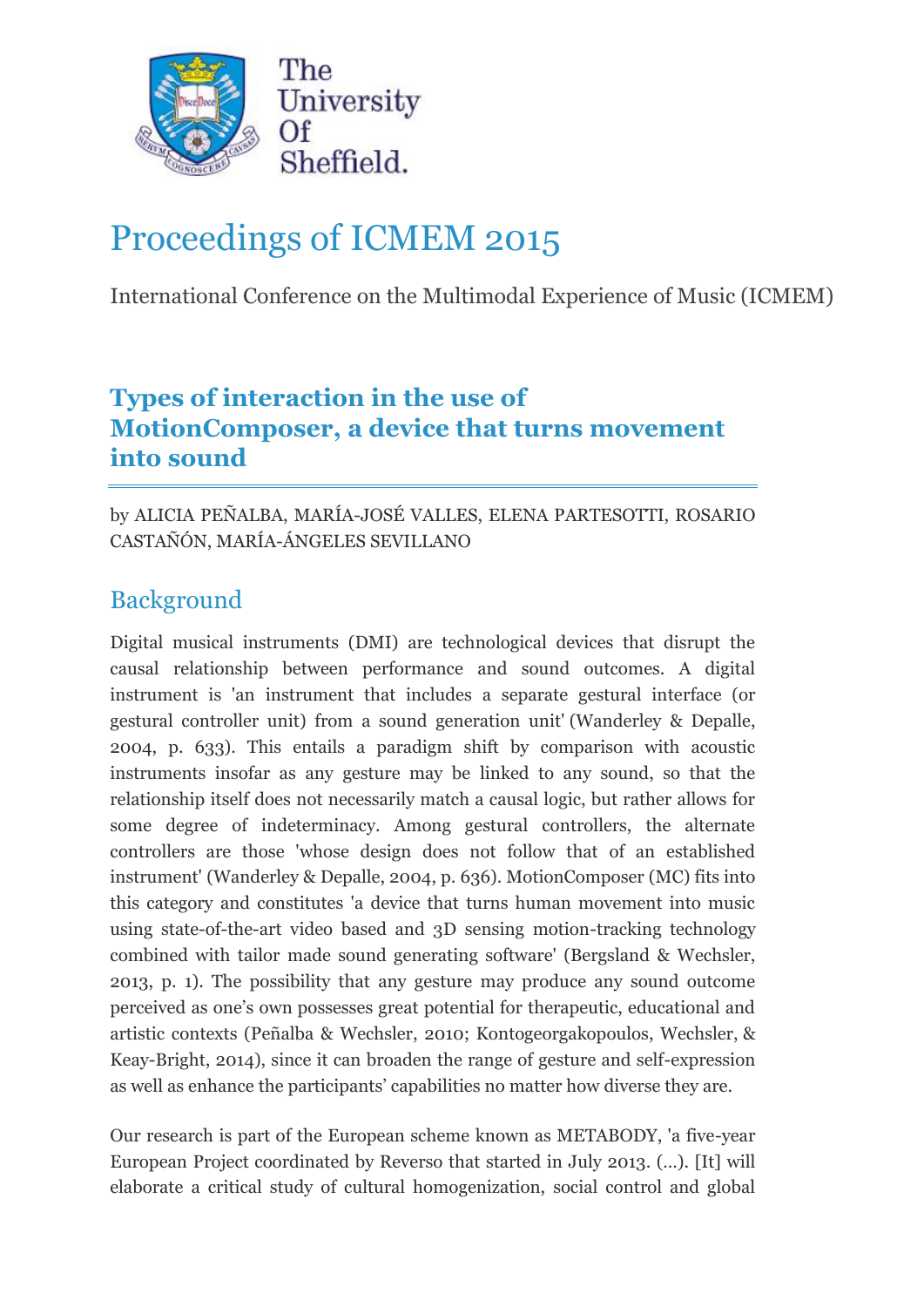surveillance in the information society' (Del Val, 2014, p. 149). While technology holds great potential for people with motor impairments or for exploring new sound-gestural possibilities in the artistic domain, it can also become a trap for human gestural control (*i.e.* technology determining human gesture), since individuals adapt their gesturality to suit the canons promoted by the media and social networks. Del Val (2009, p. 129) has coined the term Panchoreographic, which he defines as 'a set of technological devices of global distribution characteristic of a culture based on leisure, information and communication (…) that disseminates standard choreographies in bodies'. For this reason, METABODY 'will develop new technological paradigms that take into account the changing differentials of bodies, contexts and movements in their irreducibility, valuing and highlighting the importance of indeterminacy for a livable life' (Del Val, 2014, p. 149).

#### Aims

The goal of this paper is to demonstrate several types of interaction achieved through MC in individuals with differing characteristics in terms of age, disability, gender, training background, experience, *etc.*, by focusing on both standardization and diversity.

#### Method

There were 170 participants of different ages, gender and training backgrounds, including individuals with disabilities. MC provides six environments involving different sounds and gestural analyses. Only two of them have been employed for the purposes of our study.

The first environment, which comprises a causal type of mapping, is named *Fields,* and transforms the movements produced by the user into sounds by dividing the space into two parts: on the left there are the wind sounds, while on the right there are the water sounds. In the absence of movement, no sound is produced, while minimal movements (small and discreet) generate short and soft blowing sounds or the sound of water drops falling, depending on which side we are considering. Broader movements, in turn, produce wind- and water-like sounds that range from the very soft to the very intense, depending on the amount of movement. When movement is abrupt, a storm breaking can be heard. The second environment is *Tonality* (chair): using a non-causal mapping, it produces piano melodies on the individual's right hand and vibraphone melodies on the left hand that are heard in stereo through each loudspeaker channel.

Each participant improvised for four minutes without following any preestablished pattern, and performances were videotaped while two members of the research team made entries into an observation template. Interviews were also conducted, in order to collect data about participants and their impressions during the experiment. Moreover, we used the SAM test (Self Assessment Manikin Test) (Lang, 1980) to assess moods and degrees of excitement and spot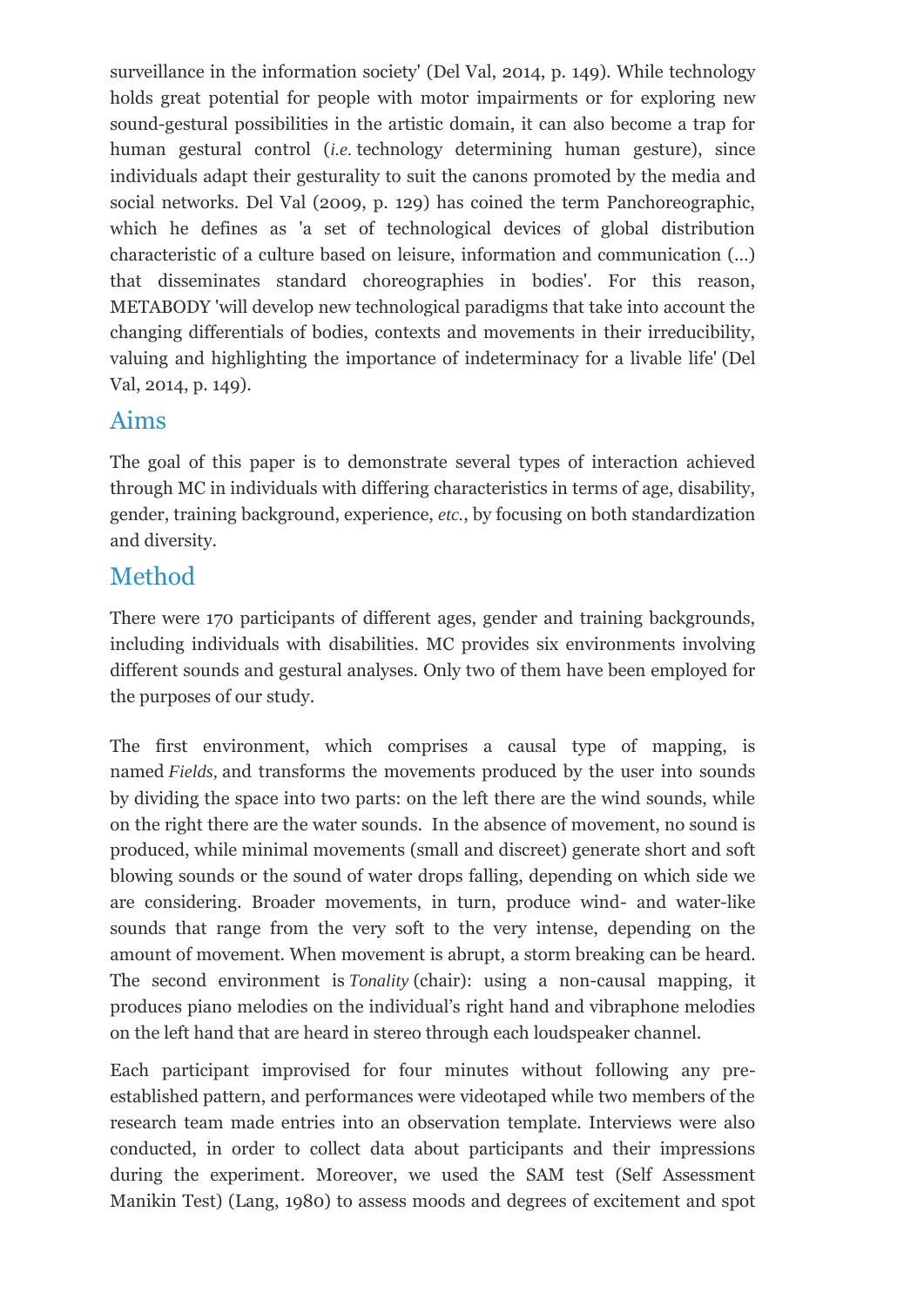possible changes in these parameters as estimated three times throughout the process.

### Results

Our intention was to avoid reductionist taxonomies, so that the kinds of interactions that we propose are in no way impervious or exclusive categories (this should be noted when evaluating the percentages that we provide). The observation of the several types of interaction has been conducted on the basis of the classification suggested by Peñalba (2008): movement-based, sound-based and contingent interaction (Table 1).

Table 1. Types of interaction  $(N = 170)$ 

| Movement-based                  | Sound based              | Contingent  |
|---------------------------------|--------------------------|-------------|
| interaction                     | Interaction              | interaction |
| 46%                             | 45%                      | 15.5%       |
| (77% in the Fields)             | $(77%$ both in the       |             |
| environment and 85%             | <i>Fields</i> and in the |             |
| in the <i>Tonality</i> setting) | Tonality                 |             |
|                                 | environments)            |             |
|                                 |                          |             |

A number of participants (46%) moved in stereotypical ways without practically listening to the sound that resulted from their own bodily motions. In general, this tended to be the case with dancers or people with some dance training (77% of all participants in the *Fields* environment and 85% in the *Tonality* setting). This kind of interaction is called movement-based.

Other participants attempted to use MC in order to recreate a musical instrument (45%). Thus, they tried to achieve a sound outcome through their own exploratory movements. On a gestural level such movements do not generally appear to be so stereotypical. This kind of interaction was more frequent in people with some musical training or with experience in music-related activities (77% both in the *Fields* and in the *Tonality* environments) and is known as sound-based.

Finally, other people interacted in a contingent way (15.5%). This means that their movements produced some kind of sound, yet at the same time that sound inspired them to move in particular ways. This kind of interaction appears to depend on the particular training the individual has received in specific artistic fields.

In all categories there were subjects with and without disabilities and belonging to different age groups and gender, but no significant differences were found concerning the observable interaction types. The results show several significant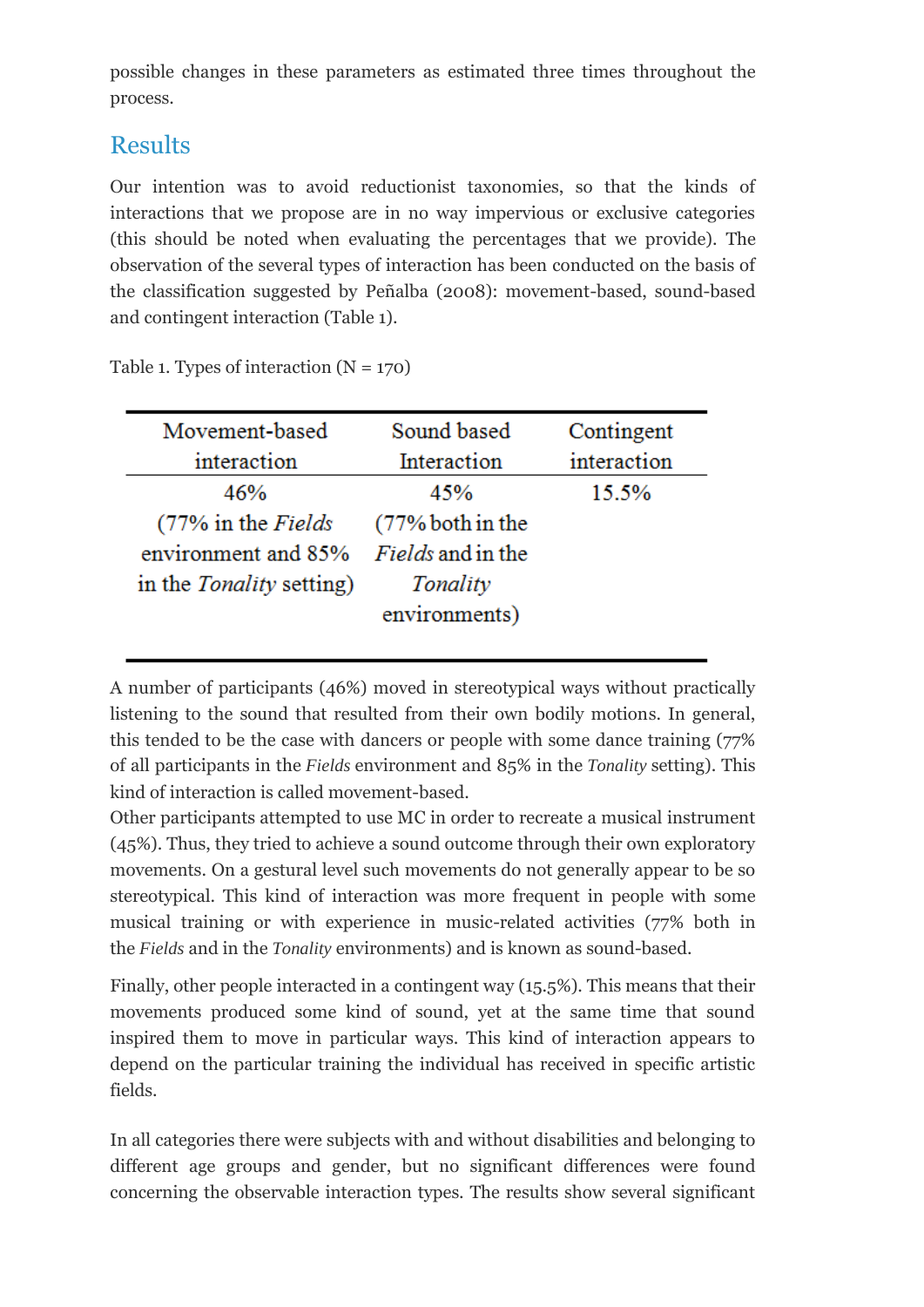differences in terms of the kind of gesture displayed by *Fields* (involving a more causal mapping) and *Tonality* (which entails a higher level of indeterminacy). *Fields* promotes a wider diversity of gestures (concerning the body parts involved, location, novelty, use of space), as well as more discreet, slight and abrupt gestures. In *Tonality*, by contrast, we observed more stereotypical, continuous and fluid movements.

#### **Conclusions**

In the group of people with a musical background a sound-based type of interaction prevails. Playing a musical instrument implies recreating a sound ideal that is achieved by means of a specific type of gesture. When using MC there is no sound-based ideal, but the musician tends to put into practice a similar bodily mechanism that is ultimately regulated by listening.

Dancers, on the contrary, present interactions of the movement-based type. In general, dancing is based on a gestural/choreographic ideal that relies on a preexisting music. With MC, acquired gestural patterns are reproduced, while sound itself and sound-related explorations play a secondary role.

Only a few participants developed a contingent type of interaction where the individual does not start from a sound- or gesture-based ideal, but instead performs his/her creation on the basis of what sound and gesture jointly evoke. This appears to be more frequent in people who have a background in both music and body-related disciplines, because it implies listening and also bodymanagement skills.

Also worth mentioning are the differences between the kind of gestures respectively displayed in the *Fields* and *Tonality*settings. Movements in *Fields* stem from causation: the environment provides participants with a certain degree of control - on the gestural level - of sound-related responses, which in turn feeds back gesturality. In the *Tonality* mode, however, the sound-based response is much less predictable and encourages a disconnection from sound while focusing instead on the bodily side and largely favouring more stereotypical motor responses.

As has been pointed out, people with and without disabilities do not significantly differ in their interaction with MC. The fact that no interaction patterns are suggested makes it easier for all participants to stay on an equal footing as regards skills and expressive capabilities. It moreover reveals that this device constitutes a learning mediator for any kind of person and an effective tool in order to eliminate barriers. This is truly a breakthrough with regard to other forms of artistic expression where conditions like age, gender or disability may limit or restrain opportunities. The participants' training or experience does have a bearing on the kind of interaction displayed during the experiment, but not on the ability to interact itself. We have observed that every subject has a unique gestural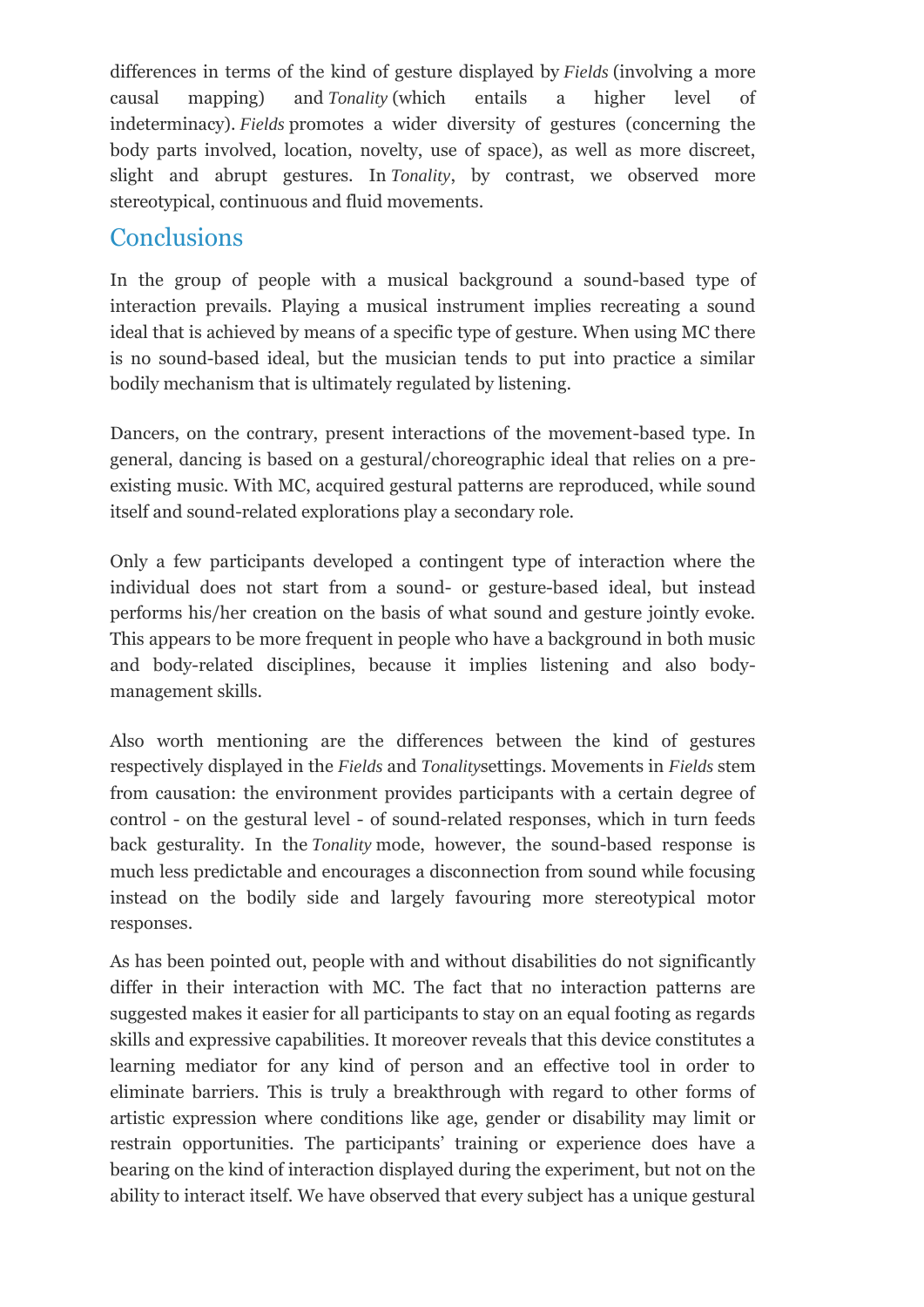vocabulary that is part of his/her own personal endowment, and that a device like MC makes it possible to evidence, make explicit and visualize such a vocabulary.

Alternative digital instruments, unlike acoustic ones, exhibit a certain degree of indeterminacy that stems from their design, based on a non-unequivocal mapping, or from the kind of reductionism that results from using data as raw material. Some degree of randomness can be highly interesting for participants to be able to explore new modes of interaction, thus disclosing a certain amount of invisible learning as well as hidden skills that would not be available for exploration in a fully causal environment.

*Fields* and *Tonality* provide complementary experiences. While *Fields* facilitates gestural feedback, body awareness and a broader and more diverse gestural scope, *Tonality* affords participants an aesthetic experience and further provides access to artistic performance for those who had been previously excluded from it. Interaction through a device like MC makes for a different experience that broadens the individuals' potential for perception. The experience departs from a Cartesian, single-focus and fixed approach to perception by promoting an enactive, embodied perception that hinges on the connection between sound and the bodily-proprioception.

#### **Notes**

Address for correspondence: Alicia Peñalba, University of Valladolid, Facultad de Educación de Palencia, Avenida de Madrid, 44, CP 34004, Palencia (Palencia).

Email: apenalba@mpc.uva.es.

Acknowledgements:attendance to this conference has been sponsored by IMM Holding Group, and the research is part of the European project METABODY developed with the support of the Culture Programme of the European Union. We would like to thank Jaime del Val, the coordinator of METABODY for the opportunity to participate in this research initiative. We are also grateful to IMM Holding Group, and more particularly to Prof. Detlev Müller, for helping with the expenses involved in attending the conference. We are likewise thankful to the whole team behind MotionComposer, especially Robert Wechsler, for the loan of one of their devices for experimentation purposes and for the fruitful exchange of ideas. We wish to acknowledge the collaboration of the following Valladolid-based institutions: Museo Patio Herreriano, Facultad de Educación y Trabajo Social at the University of Valladolid, Centro Obregón de Parálisis Cerebral, Centro El Pino and Colegio Público Antonio Allúe Morer. MC has been developed by Robert Wechsler (based on an idea by Alicia Peñalba), infomus.org (motion tracking software), imm-gruppe.de (industrial product development) and composers Andreas Bergsland, Andrea Cera, Giacomo Lepri, Marcello Lussana, Pablo Palacio and Ives Schachtschabel.